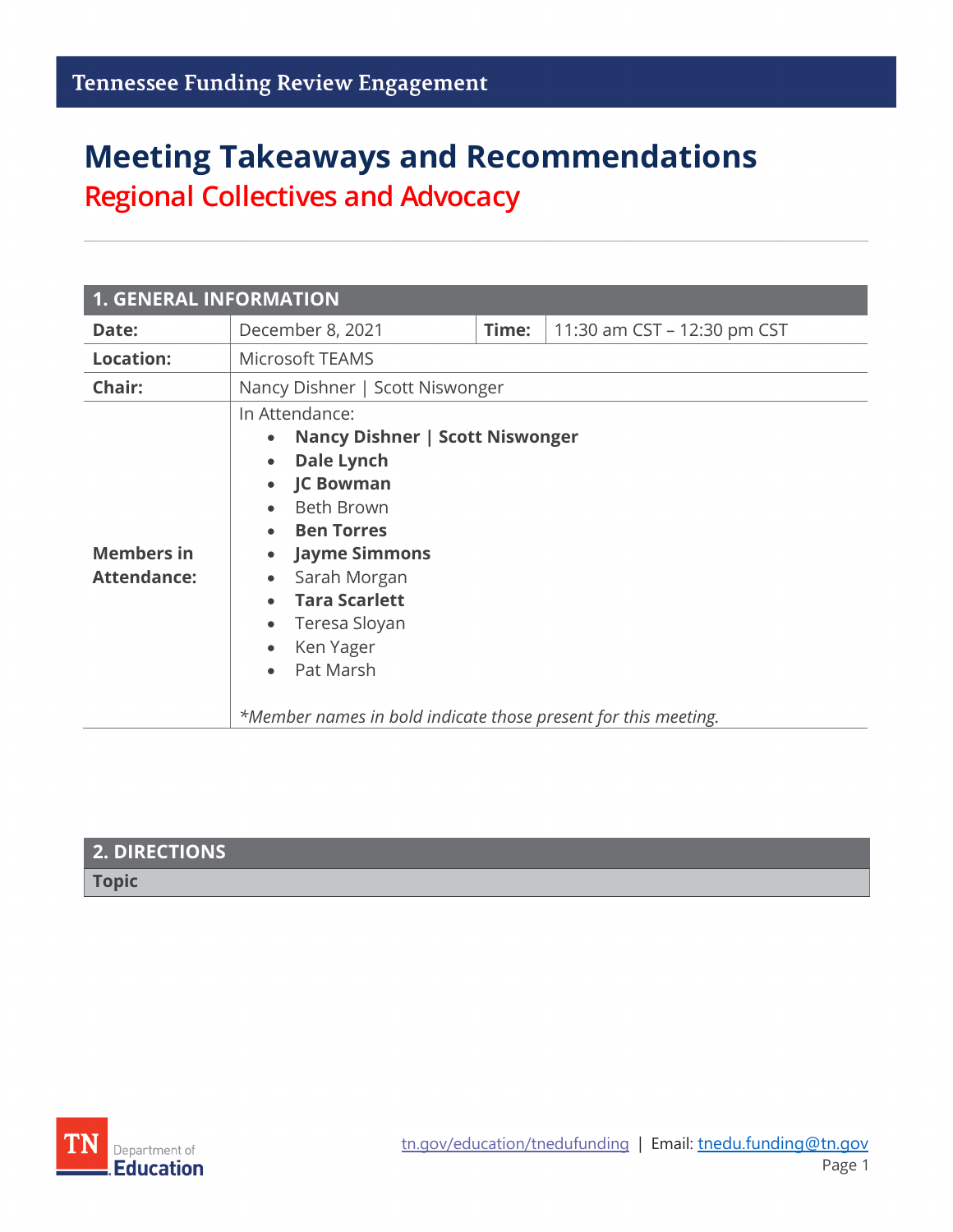Please list specific resources that you would like to see incorporated into the funding formula. (In other words, what resources do you think are most important so that the cost of those resources can be included. It does not mean a district MUST spend money in a certain way, only that they would be funded to do so). Please indicate whether each resource is a:

- **Must Have:** Those resources required as a result of federal and/or state law, for safety, or similar.
- **Should Have:** Those resources that may not be mandatory but are essential to ensure the student or student group receives access to a quality education.
- **Nice to Have:** Those resources that are not mandatory and not essential, but (1) may provide a clear and added benefit to students and (2) have a clear return on the investment related to student achievement and future success.
- **Long Shot:** All other resource ideas.

For each resource, please assign a cost to the resource, if you have it. Subcommittees may assign those amounts, but please also know that resource values will also be reviewed with additional input submitted by LEAs, national experts, and research.

|  | <b>Public Feedback Comments</b> |
|--|---------------------------------|
|--|---------------------------------|

|                | <b>Subcommittee Comments</b>                                                                                                                                                                                                                                                                                                                                                                                                                                                                                                                                                                      |  |
|----------------|---------------------------------------------------------------------------------------------------------------------------------------------------------------------------------------------------------------------------------------------------------------------------------------------------------------------------------------------------------------------------------------------------------------------------------------------------------------------------------------------------------------------------------------------------------------------------------------------------|--|
| <b>Base</b>    | <b>CLARIFYING QUESTIONS / THOUGHTS:</b><br>What do we mean by counselors? Can we get a break down?<br>$\bullet$<br>What do we mean by facility funding and/or deferred maintenance?<br>$\bullet$<br>Does the base include both state and local funding?<br>$\bullet$<br>We need to learn more about teacher salaries and benefits? Linked to<br>$\bullet$<br>recruitment/retaining teachers. What are we doing now? What the next<br>generation is expecting from benefits? How need to look at equity across<br>districts statewide.<br>Nurses vs. and/or paired with tele-medicine<br>$\bullet$ |  |
| <b>Weights</b> | <b>CLARIFYING QUESTIONS / THOUGHTS:</b><br>How are we defining disabilities? State law or? What are we using the<br>$\bullet$<br>definition?<br>How are we defining ED?<br>$\bullet$<br>How do we define sparsity and fast growing?                                                                                                                                                                                                                                                                                                                                                               |  |

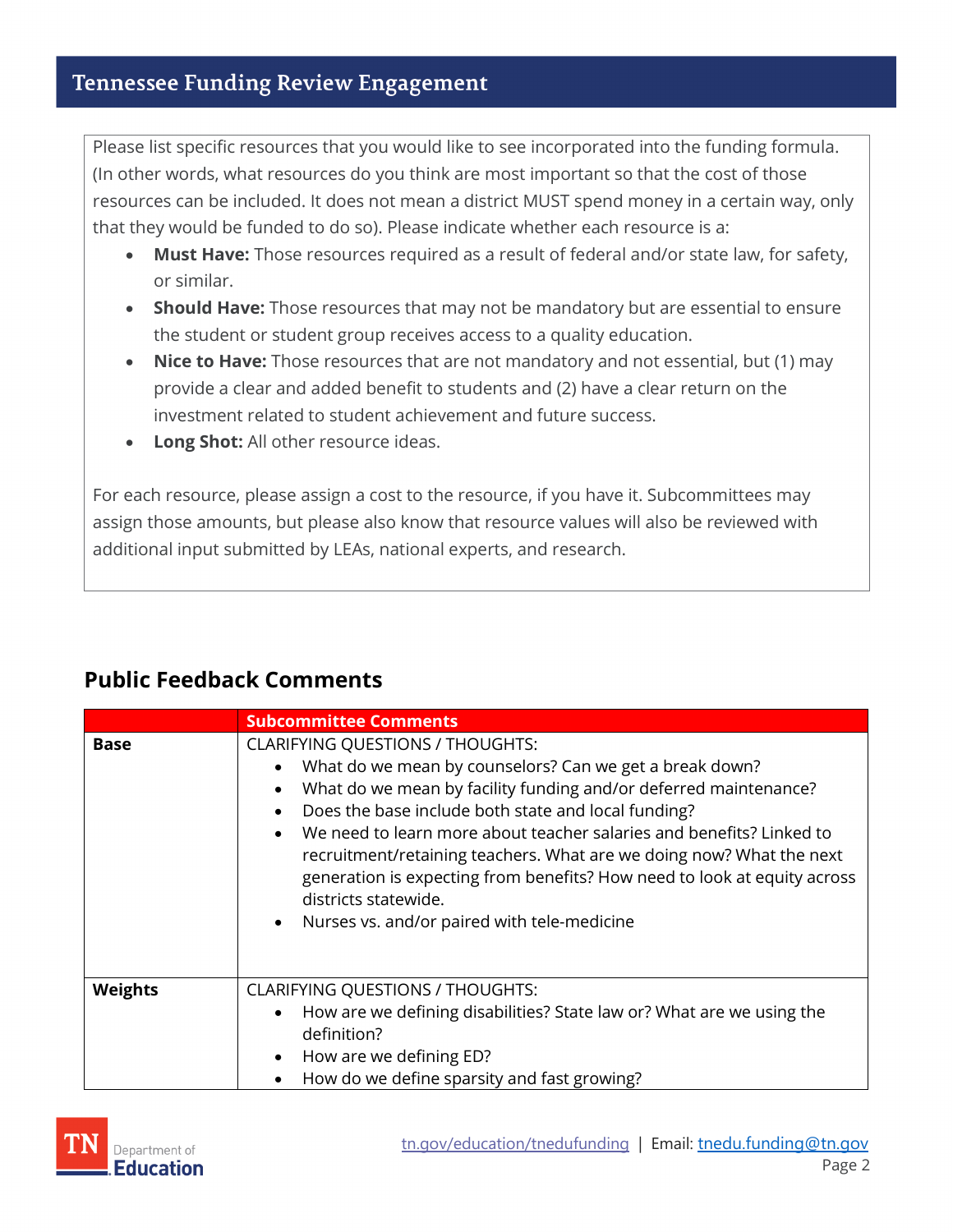## **Tennessee Funding Review Engagement**

|                       | Wondering how some on this list support a STUDENT-based funding<br>formula (i.e., rural, sparsity, fast growing, charter enrollment).                                                                                                                                                                                                                                                                                                                                                                                                                               |
|-----------------------|---------------------------------------------------------------------------------------------------------------------------------------------------------------------------------------------------------------------------------------------------------------------------------------------------------------------------------------------------------------------------------------------------------------------------------------------------------------------------------------------------------------------------------------------------------------------|
| <b>Direct Funding</b> | <b>CLARIFYING QUESTIONS / THOUGHTS:</b><br>These seem to be targeting middle/high. What is there for elementary?<br>$\bullet$<br>What about the districts that don't have the additional funding to OFFER<br>$\bullet$<br>these? Does this create disparity?<br>Does this means that if a student is not in X then this money is not<br>applied to that student?<br>If a student in junior year takes several dual enrollment courses, but<br>$\bullet$<br>does not during their senior yearwould this create fluctuation? Disrupts<br>stability from year to year? |
| <b>Outcomes</b>       | <b>CLARIFYING QUESTIONS / THOUGHTS:</b><br>Would there be potential for students to NOT participate in EPSOs/move<br>on to postsecondary in order for schools to keep funding - world where<br>schools not incentivizing?<br>Need to know more about what we mean by differentiated<br>compensation support.                                                                                                                                                                                                                                                        |
| <b>Other</b>          | How do we include these in a student-based funding formula?<br>Safe schools<br>$\bullet$<br>Professional development for teachers<br>Superintendents want to SEE the model.                                                                                                                                                                                                                                                                                                                                                                                         |

#### **Resource Feedback**

| <b>MUST HAVE</b> |  |  |
|------------------|--|--|
|                  |  |  |
|                  |  |  |
|                  |  |  |
|                  |  |  |

#### **SHOULD HAVE**